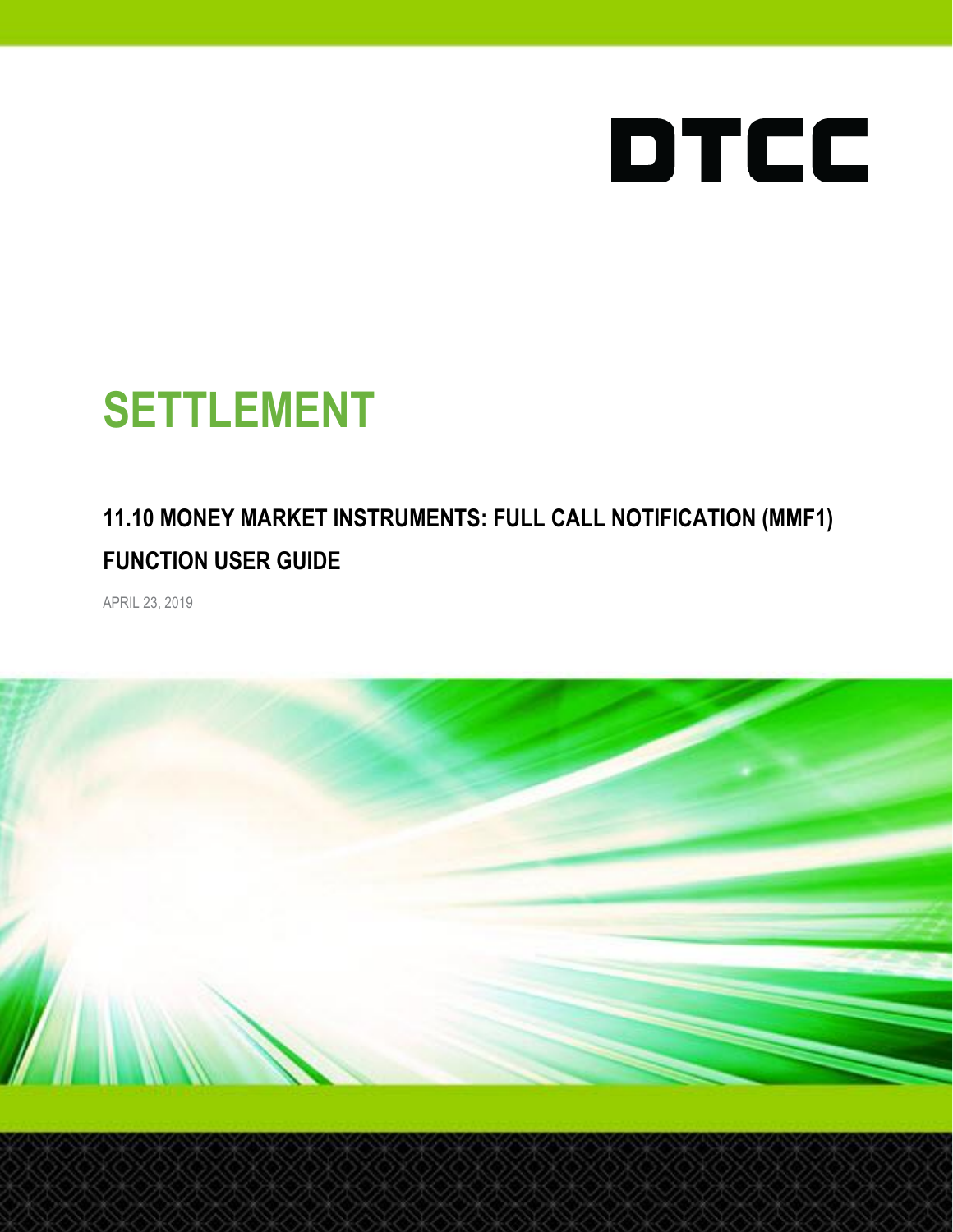#### **© 2019 The Depository Trust & Clearing Corporation. All rights reserved.**

The services described herein are provided under the "DTCC" brand name by certain affiliates of The Depository Trust & Clearing Corporation ("DTCC"). DTCC itself does not provide such services. Each of these affiliates is a separate legal entity, subject to the laws and regulations of the particular country or countries in which such entity operates. Please see [www.dtcc.com](http://www.dtcc.com/) for more information on DTCC, its affiliates and the services they offer.

**Doc Date:** April 23, 2019 **Publication Code:** SET 125 **Service:** Settlement **Title:** 11.10 Money Market Instruments: Full Call Notification (MMF1) Function User Guide (Input via MQ)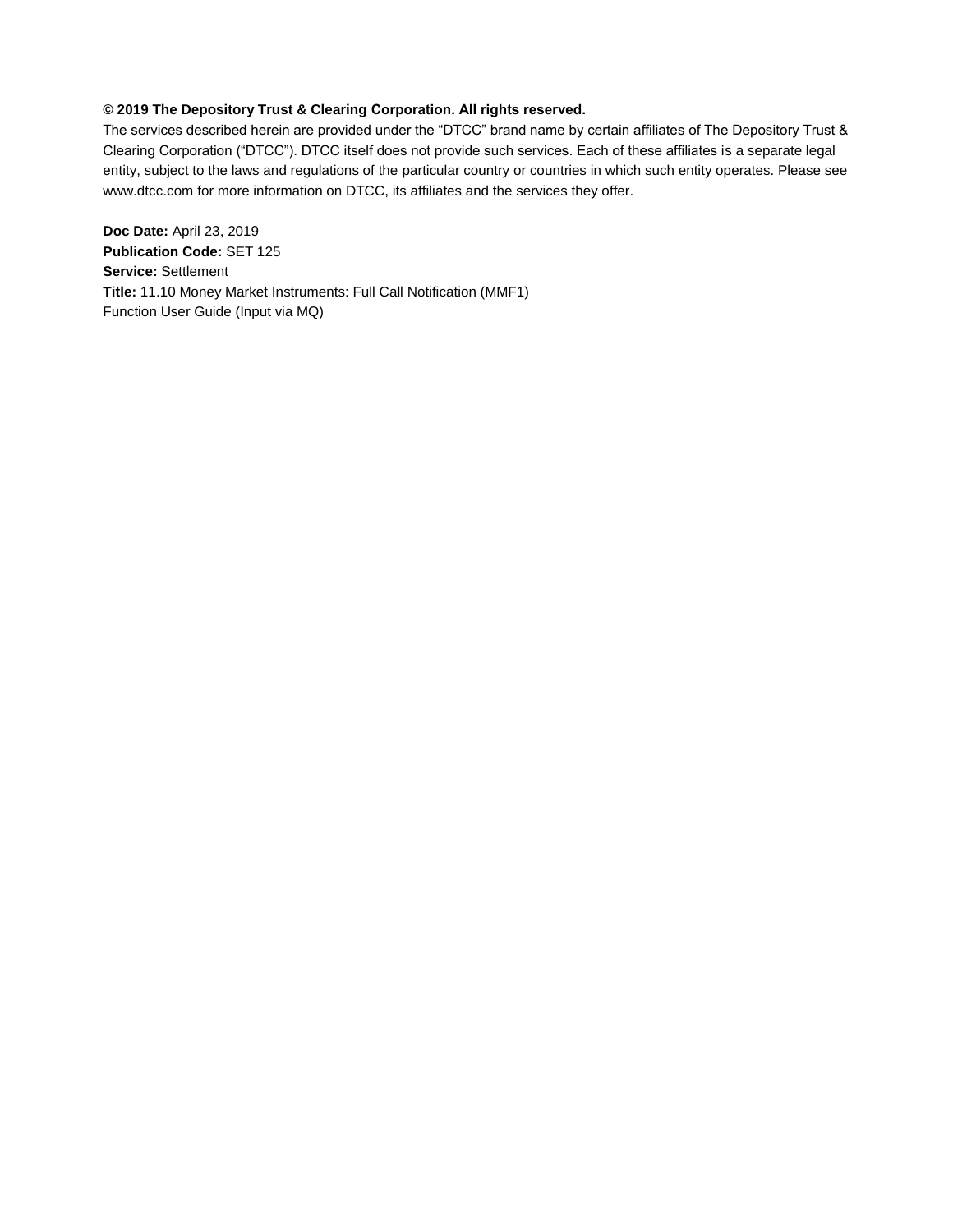## **TABLE OF CONTENTS**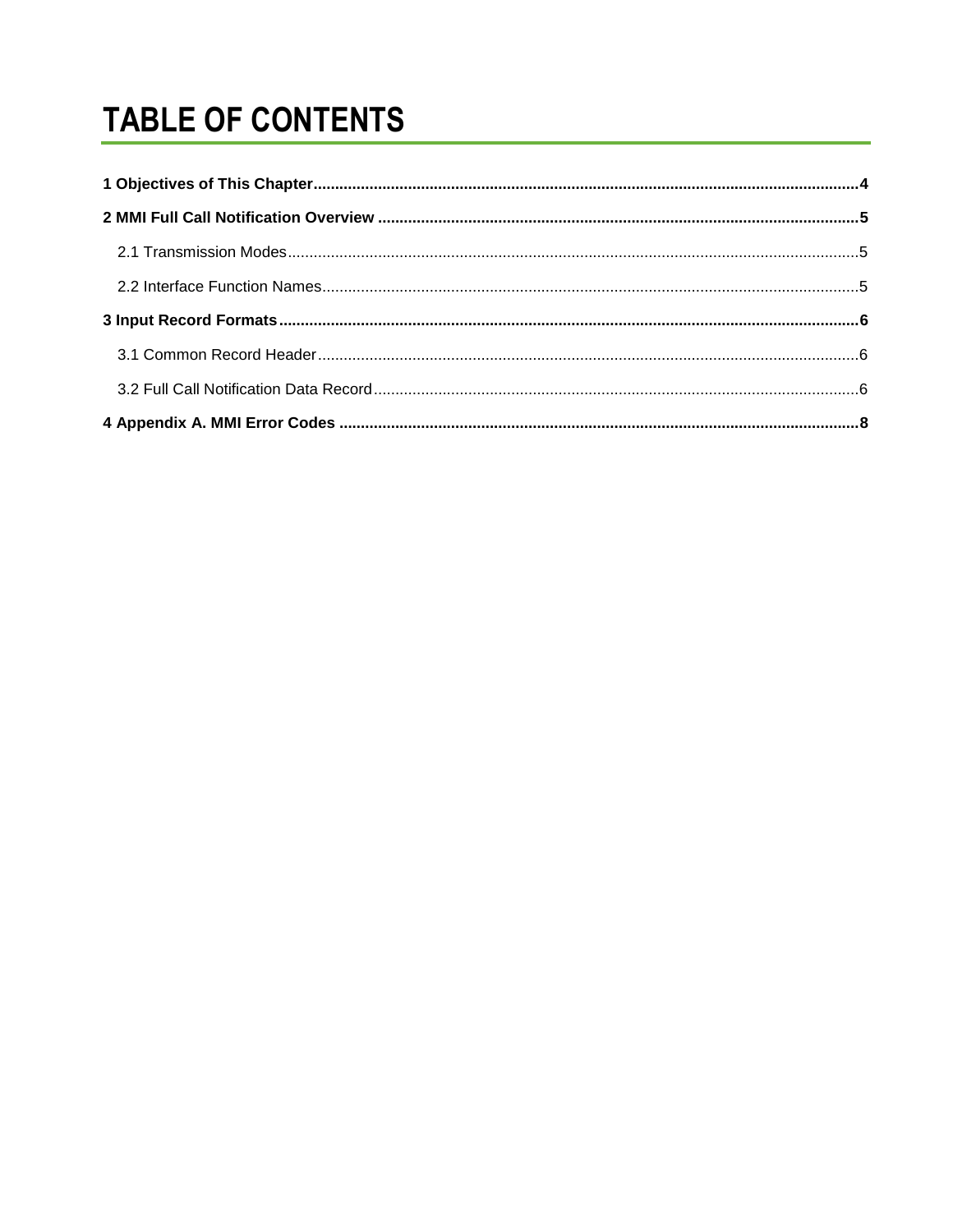### <span id="page-3-0"></span>**1 OBJECTIVES OF THIS CHAPTER**

The objectives of this chapter are to:

- Give information about DTC's Money Market Instruments Full Call Notification Transaction (MMF1) function
- Provide formats for required records
- List MMI error codes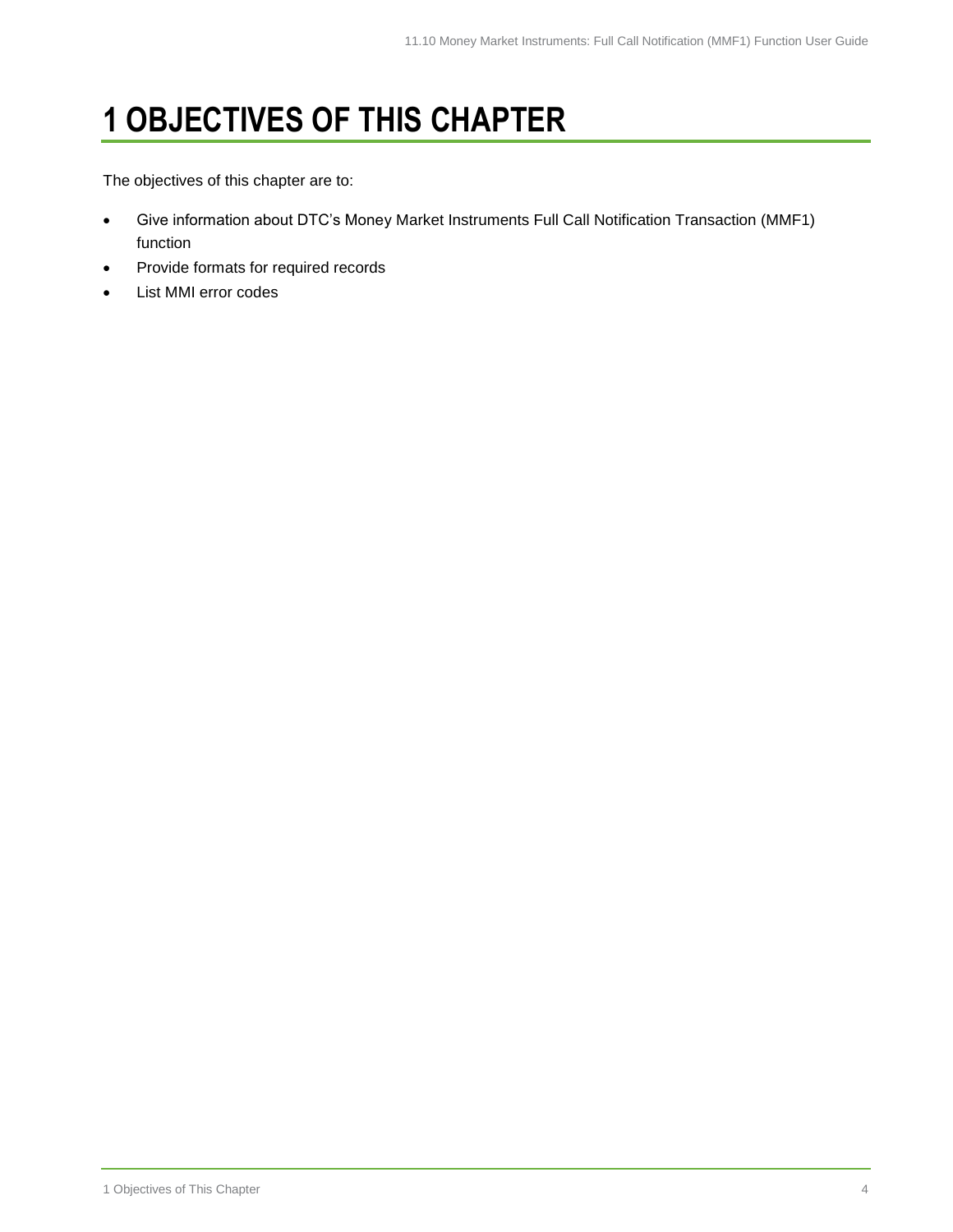### <span id="page-4-0"></span>**2 MMI FULL CALL NOTIFICATION OVERVIEW**

DTC has developed a service to handle Money Market Instruments via MQ. This document describes how Participants can use DTC's newly developed service for transmitting Money Market Instrument Full Call Notices to DTC via MQ. This guide describes MMI Full Call Notifications for MQ, together with specifics relating to a MMI call notice.

#### <span id="page-4-1"></span>**2.1 Transmission Modes**

MMI Full Call Notice transactions can be transmitted via MQ

#### <span id="page-4-2"></span>**2.2 Interface Function Names**

The function names associated with each interface are as follows:

MQ MMF1 00:00 am through 12:00 p.m.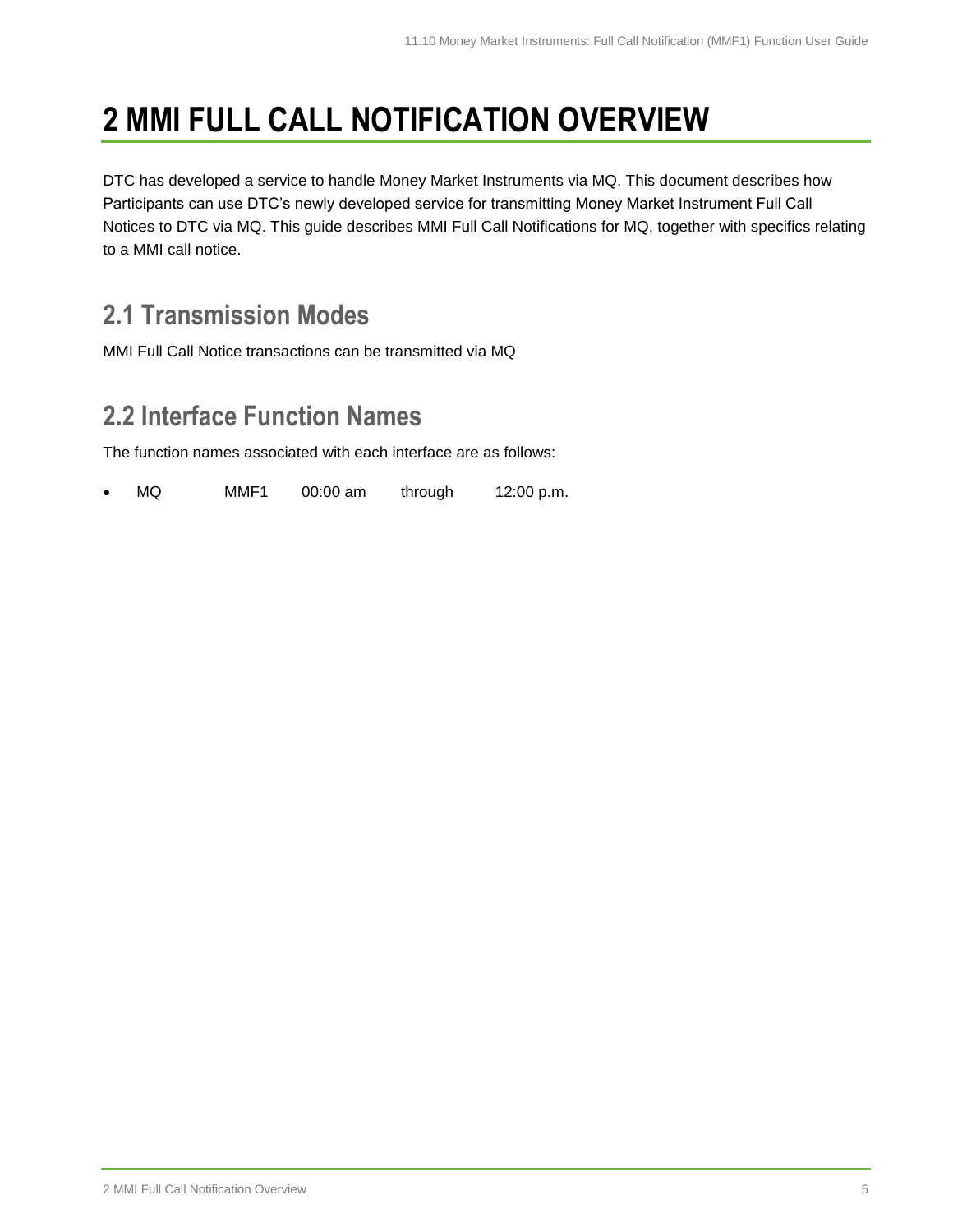### <span id="page-5-0"></span>**3 INPUT RECORD FORMATS**

The following subsections describe input records for MMI Full Call Notification from Participants. The MMI Full Call Notification from Participant is a group of records that define the notice transaction. The format of these records is shown below.

#### <span id="page-5-1"></span>**3.1 Common Record Header**

| <b>Common Record Header (from Participant)-Format</b> |        |                |                                |                                                                                                                       |
|-------------------------------------------------------|--------|----------------|--------------------------------|-----------------------------------------------------------------------------------------------------------------------|
| <b>Position</b>                                       | Length | Format         | <b>Field Name</b>              | <b>Field Description</b>                                                                                              |
|                                                       | 1      | Character      | Error Flag                     | Space                                                                                                                 |
| 2                                                     | 1      | Character      | Test Or Prod<br>Indicator      | T or P                                                                                                                |
| 3                                                     | 6      | Character      | Record Type                    | <b>MMIFCN</b>                                                                                                         |
| 9                                                     | 2      | <b>Numeric</b> | <b>Record Suffix</b>           | 01                                                                                                                    |
| 11                                                    | 2      | <b>Numeric</b> | <b>Record Version</b>          | 01                                                                                                                    |
| 13                                                    | 6      | <b>Numeric</b> | Record User<br>Sequence Number | Unique transaction sequence number (optional)                                                                         |
| 19                                                    | 8      | Character      | Addressee                      | Identifier of entity on behalf of whom the transaction is being<br>processed (required). Must be numeric of Mnnnnnnn. |

#### <span id="page-5-2"></span>**3.2 Full Call Notification Data Record**

| <b>Full Call Notification Data Record (from Participant)-Format</b> |        |                |                                      |                                                                                                                                                                                  |
|---------------------------------------------------------------------|--------|----------------|--------------------------------------|----------------------------------------------------------------------------------------------------------------------------------------------------------------------------------|
| <b>Position</b>                                                     | Length | Format         | <b>Field Name</b>                    | <b>Field Description</b>                                                                                                                                                         |
| 27                                                                  | 4      | Character      | <b>BTID</b>                          | <b>Business Transaction Identifier-MM01</b><br>Required.                                                                                                                         |
| 31                                                                  | 16     | Character      | Filler                               | DTC use only; do not use.                                                                                                                                                        |
| 47                                                                  | 8      | <b>Numeric</b> | <b>Issuing Paying</b><br>Agent (IPA) | Number of the DTC participant identified as the Issuing<br>and Paying Agent; right-justified with leading zeroes<br>(required).                                                  |
|                                                                     |        |                |                                      | Note:<br>This must be an authorized issuing paying agent for the<br>issuer, as established by DTC's Underwriting Department<br>prior to the submission of the call notification. |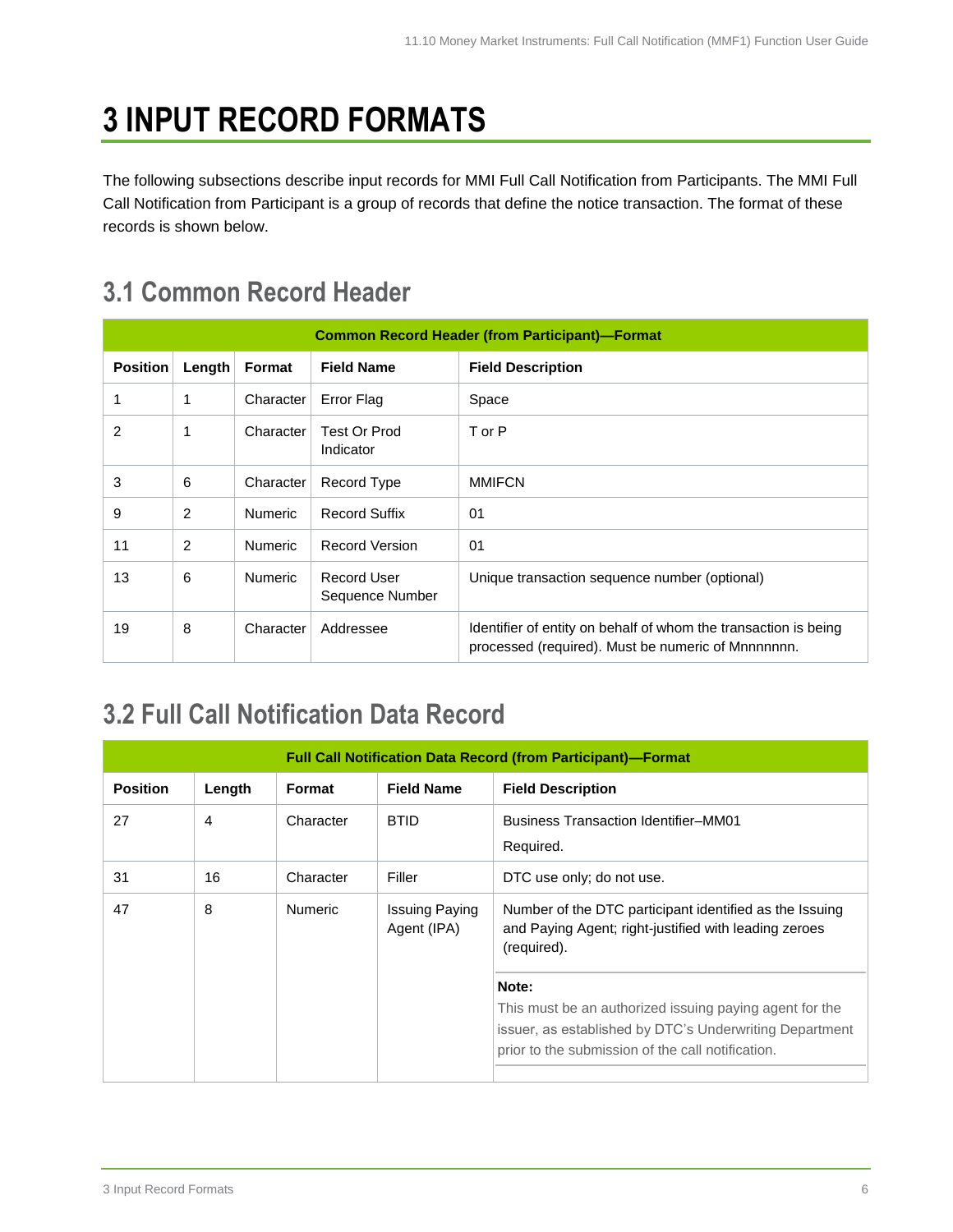| <b>Full Call Notification Data Record (from Participant)-Format</b> |     |                |                                            |                                                                                                                                                                                                                      |
|---------------------------------------------------------------------|-----|----------------|--------------------------------------------|----------------------------------------------------------------------------------------------------------------------------------------------------------------------------------------------------------------------|
| 55                                                                  | 12  | Character      | <b>CUSIP</b>                               | US Security Identifier of the MMI issue.<br>00 (zeroes)<br>9-character CUSIP<br>$0$ (zero)<br>Required.                                                                                                              |
| 67                                                                  | 8   | <b>Numeric</b> | Redemption<br>Date                         | target date on which a security can be<br>ccyymmdd<br>redeemed before maturity date.<br>Required.                                                                                                                    |
| 75                                                                  | 11  | <b>Numeric</b> | Redemption<br>Price                        | 9(5)V9(6)<br>dollar amount at which the security may<br>be redeemed by the issuer.<br>(Must be the rate per 1000 USD only)<br>Required.                                                                              |
| 86                                                                  | 11  | Numeric        | Accrued<br>Interest                        | dollar amount interest to be paid by the<br>9(5)V9(6)<br>issuer.<br>(Must be greater than or equal to 0.01)<br>Required.                                                                                             |
| 97                                                                  | 70  | Character      | <b>IPA Contact</b><br>Name                 | Name of the IPA contact<br>Required.                                                                                                                                                                                 |
| 167                                                                 | 15  | Numeric        | <b>IPA Contact</b><br><b>Phone Number</b>  | Phone number of the IPA contact.<br>Must be entirely numeric with all 15 digits filled in.                                                                                                                           |
|                                                                     |     |                |                                            | <b>Example</b>                                                                                                                                                                                                       |
|                                                                     |     |                |                                            | 212555123400000<br>For a US number, use 3-digit area code, 3-digit prefix, 4-<br>digit line number, and the last 5 digits could be an<br>extension. Any non-applicable digits should be zero filled<br>to the right. |
|                                                                     |     |                |                                            | Required.                                                                                                                                                                                                            |
| 182                                                                 | 255 | Character      | <b>IPA Contact</b><br><b>Email Address</b> | Email address of the IPA contact<br>Required.                                                                                                                                                                        |
| 437                                                                 | 214 | Character      | <b>FILLER</b>                              | DTC use only; do not use                                                                                                                                                                                             |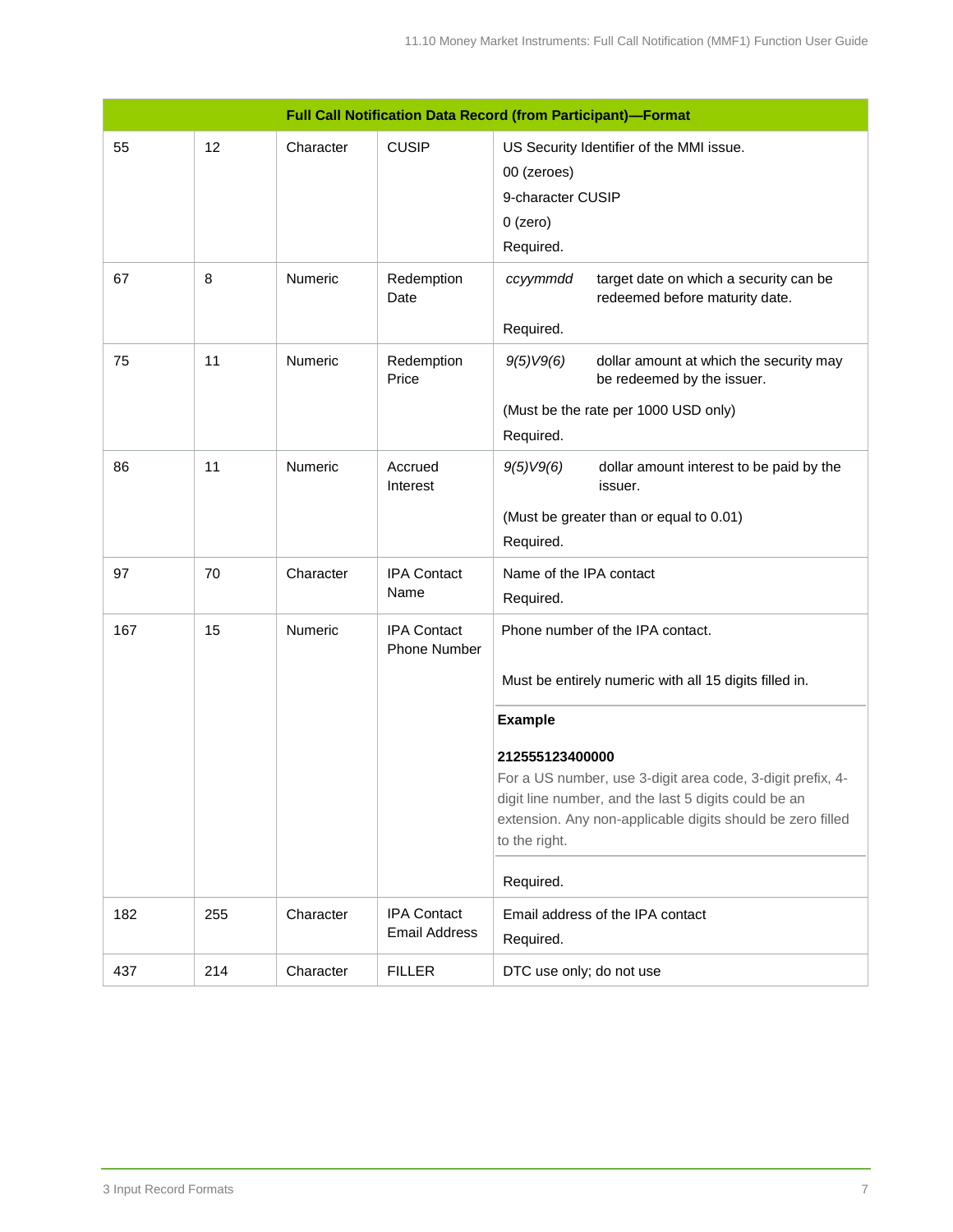### <span id="page-7-0"></span>**4 APPENDIX A. MMI ERROR CODES**

The following table lists and describes errors that can be received during the edit of MMI Full Call Notification transactions. This error list describes both Field Identifier and Error Codes. These codes are defined in DTF file ICMFIL for Field Identifiers and ICMERR for Error Codes.

The table is sorted alphabetically by field code (column 1) then by error code (column 3).

| <b>MMI Error Codes</b> |                                       |                   |                                                                                                              |
|------------------------|---------------------------------------|-------------------|--------------------------------------------------------------------------------------------------------------|
| <b>Field Code</b>      | <b>Field Name</b>                     | <b>Error Code</b> | <b>Description</b>                                                                                           |
| AZZZ                   | <b>Cutoff Time</b>                    | 9AAL              | Past cutoff time for Full Call notice submission                                                             |
| AZZZ                   | <b>Cutoff Time</b>                    | 9ABJ              | Full Call notice submission quiesced                                                                         |
| <b>BABC</b>            | <b>Redemption Date</b>                | <b>IABR</b>       | Redemption Date Must Be Greater Than Current Date                                                            |
| <b>BABC</b>            | <b>Redemption Date</b>                | 9AAF              | Redemption Date is not numeric                                                                               |
| <b>BABC</b>            | <b>Redemption Date</b>                | 9ABR              | Redemption Date Not A DTC Business Date                                                                      |
| <b>BABC</b>            | <b>Redemption Date</b>                | 9BBG              | Redemption Date Must Be Less Than Maturity Date                                                              |
| CAGL                   | <b>Issuing Paying Agent</b><br>Number | 9AAE              | Issuing Paying Agent (IPA) number is invalid                                                                 |
| CAGL                   | <b>Issuing Paying Agent</b><br>Number | 9AAF              | Issuing Paying Agent (IPA) number is not numeric                                                             |
| CAGL                   | <b>Issuing Paying Agent</b><br>Number | 9AAH              | Issuing Paying Agent (IPA) number = zeroes                                                                   |
| CAGL                   | <b>Issuing Paying Agent</b><br>Number | 9AAN              | Issuing Paying Agent (IPA) is not eligible for processing                                                    |
| CAGL                   | <b>Issuing Paying Agent</b><br>Number | 9AAT              | Issuing Paying Agent (IPA) is not a DTC Participant                                                          |
| CAGL                   | <b>Issuing Paying Agent</b><br>Number | 9ACP              | Issuing Paying Agent (IPA) has Insufficient Position                                                         |
| <b>DAGR</b>            | <b>Redemption Price</b>               | 9AAF              | Redemption Price is not numeric                                                                              |
| <b>DAGR</b>            | <b>Redemption Price</b>               | 9TAN              | Redemption Price Is Greater Than 103% Of Par, Contact<br><b>DTC's Redemption Department</b>                  |
| <b>EAHP</b>            | <b>Accrued Interest</b>               | 9AAF              | Accrued Interest is not numeric                                                                              |
| <b>GAAA</b>            | <b>CUSIP Number</b>                   | <b>MAAB</b>       | CUSIP Not Eligible for the Issuer Number Specified                                                           |
| <b>GAAA</b>            | <b>CUSIP Number</b>                   | <b>MAAD</b>       | CUSIP Number's Maturity Date on the MFC Security Table<br>(as an active CUSIP) is less than the current date |
|                        |                                       |                   | Note:<br>Applies to additional issuance instructions only.                                                   |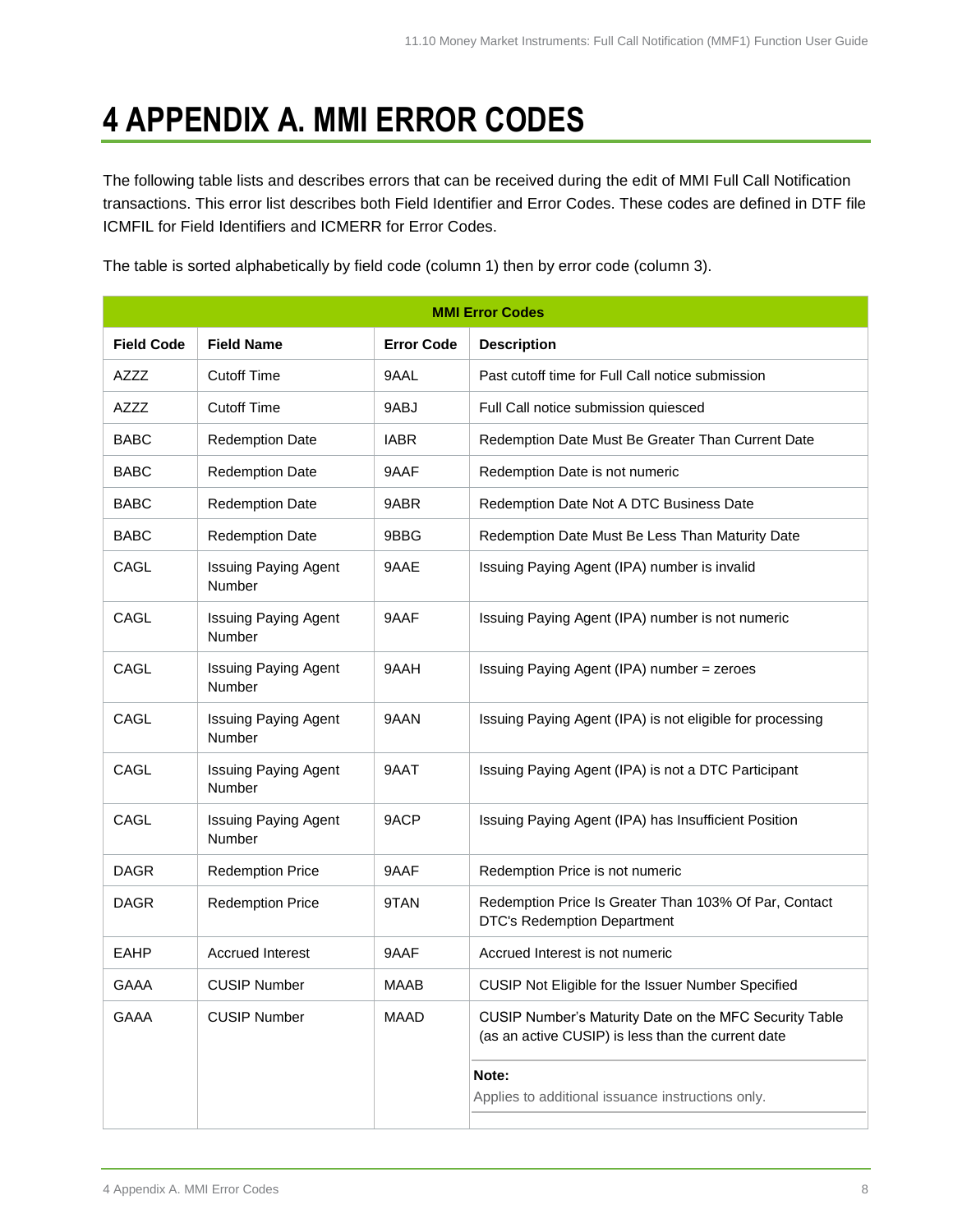| <b>MMI Error Codes</b> |                                                             |             |                                                                                         |
|------------------------|-------------------------------------------------------------|-------------|-----------------------------------------------------------------------------------------|
| <b>GAAA</b>            | CUSIP Number                                                | 9AAA        | <b>CUSIP Number Invalid</b>                                                             |
| <b>GAAA</b>            | <b>CUSIP Number</b>                                         | 9AAH        | First 6 characters of the CUSIP Number (issuer number) =<br>zeroes                      |
| <b>GAAA</b>            | <b>CUSIP Number</b>                                         | 9AAN        | <b>CUSIP Not Eligible for Processing</b>                                                |
| <b>GAAA</b>            | <b>CUSIP Number</b>                                         | 9AA1        | Invalid check digit for CUSIP Number                                                    |
| <b>GAAA</b>            | <b>CUSIP Number</b>                                         | 9ABB        | <b>CUSIP Not Found</b>                                                                  |
| <b>GAAA</b>            | <b>CUSIP Number</b>                                         | 9TAL        | CUSIP Payment Frequency Is Invalid, Contact DTC's<br><b>Redemption Department</b>       |
| <b>GAAA</b>            | <b>CUSIP Number</b>                                         | 9TAM        | CUSIP Parallel Partial Principal Paydown, Contact DTC's<br><b>Redemption Department</b> |
| <b>HAAJ</b>            | <b>Issuing Paying Agent</b><br><b>Contact Name</b>          | 9AAA        | Issuing Paying Agent (IPA) Contact Name is invalid                                      |
| HAAJ                   | <b>Issuing Paying Agent</b><br><b>Contact Name</b>          | <b>9AA5</b> | Paying Agent Contact Name is equal to spaces                                            |
| <b>JAAA</b>            | Function                                                    | 9AAA        | <b>Function Invalid</b>                                                                 |
| XAC <sub>2</sub>       | <b>Issuing Paying Agent</b><br><b>Contact Primary Phone</b> | 9AAF        | Issuing Paying Agent (IPA) Contact Primary Phone contains<br>non-numeric data           |
| XAC6                   | Issuing Paying Agent<br><b>Contact Email</b>                | <b>9AAI</b> | Paying Agent Contact Email Invalid format                                               |
| <b>ZZZZ</b>            | Error in Calling Internal<br>Module                         | 9999        | Program/System error; call DTC Support                                                  |